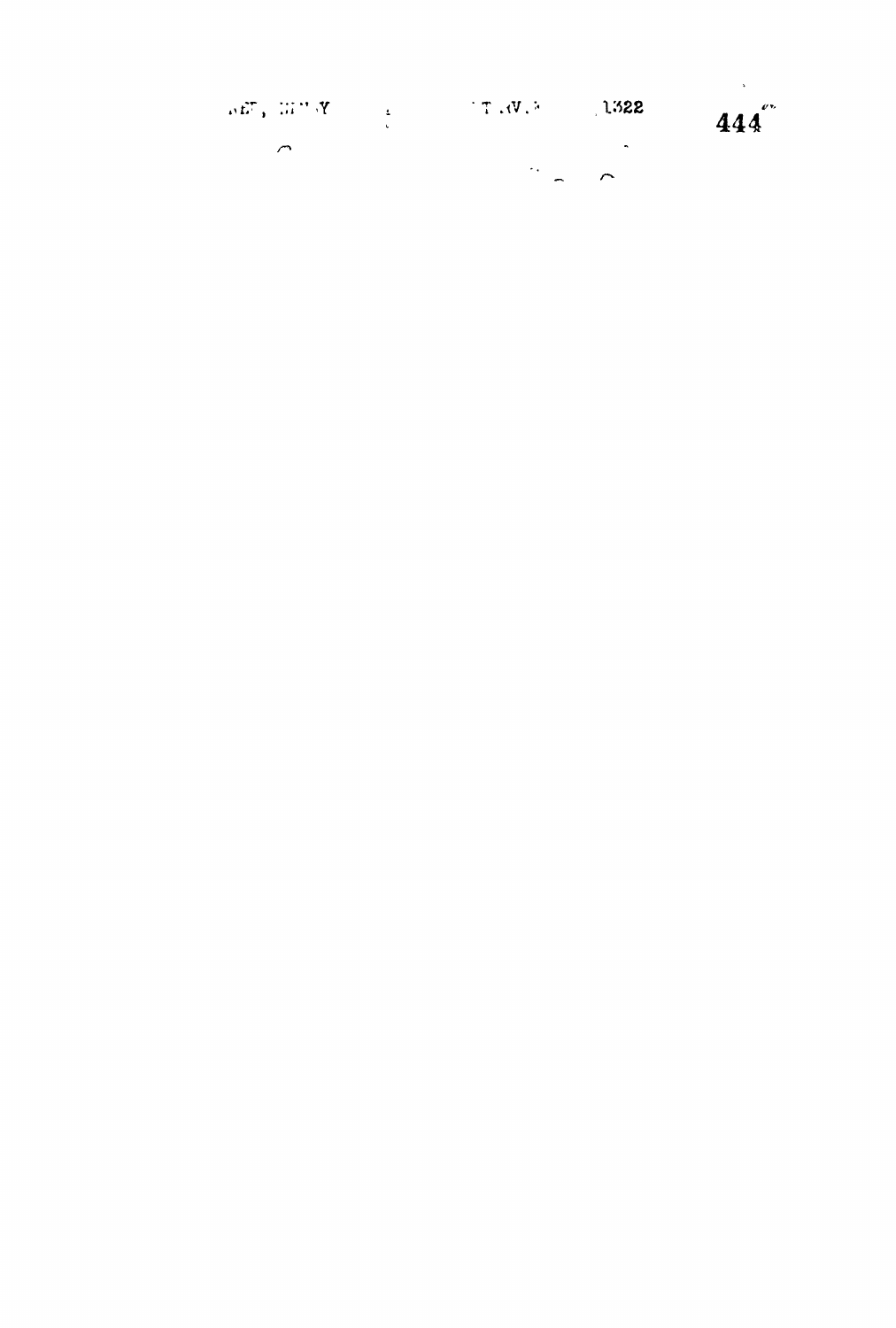RED, HENRY. INTERVIEW.

|                                                                                                                                                                                                                                                                                                                                                     | - 8                                                                                            | Form $A-(S-149)$   | 445                |
|-----------------------------------------------------------------------------------------------------------------------------------------------------------------------------------------------------------------------------------------------------------------------------------------------------------------------------------------------------|------------------------------------------------------------------------------------------------|--------------------|--------------------|
|                                                                                                                                                                                                                                                                                                                                                     | BIOGRAFHY FORM<br>WORKS FROGRESS ADMINISTRATION<br>Indian-Pioneer History Project for Oklahoma | .1322              |                    |
| $\sqrt{2}$                                                                                                                                                                                                                                                                                                                                          |                                                                                                |                    |                    |
| Worker's name<br>Thad Smith 1                                                                                                                                                                                                                                                                                                                       |                                                                                                |                    |                    |
| eport made on (date)                                                                                                                                                                                                                                                                                                                                | $4 - 23$                                                                                       | 7<br>193           |                    |
|                                                                                                                                                                                                                                                                                                                                                     | $\sim$                                                                                         | $\curvearrowright$ |                    |
| me                                                                                                                                                                                                                                                                                                                                                  |                                                                                                |                    |                    |
| Henry Red<br>at Office Address                                                                                                                                                                                                                                                                                                                      |                                                                                                |                    |                    |
|                                                                                                                                                                                                                                                                                                                                                     | thickashe, Oklahoma                                                                            |                    |                    |
| sidence address (or locatich)                                                                                                                                                                                                                                                                                                                       | 116 East Dakota Avenue                                                                         |                    |                    |
| FE OF BIRTH: Month                                                                                                                                                                                                                                                                                                                                  | Day 11                                                                                         | Year 1871          |                    |
| ace of birth<br>Philadelphia, Pennsylvania                                                                                                                                                                                                                                                                                                          |                                                                                                |                    |                    |
|                                                                                                                                                                                                                                                                                                                                                     | Negro                                                                                          |                    | $\curvearrowright$ |
| $\sim$<br>ge of Father<br>JOBN Red                                                                                                                                                                                                                                                                                                                  | Place of birth remnsylvania                                                                    |                    |                    |
| the information about futner muried in Pennsylvania.                                                                                                                                                                                                                                                                                                |                                                                                                |                    |                    |
| ne of Mother                                                                                                                                                                                                                                                                                                                                        | Place of birth Pennsylvania                                                                    |                    |                    |
|                                                                                                                                                                                                                                                                                                                                                     |                                                                                                |                    |                    |
|                                                                                                                                                                                                                                                                                                                                                     |                                                                                                |                    |                    |
| or complete narrative by the field worker dealing with the life and story<br>parsh interviered. Refer to Manuel for suggested subjects and questions.<br>at it bleak shows if necessary and attach firmly to this form. Number of<br>la travación de la contrata de la contrata de la contrata de la contrata de la contrata de la contrata de la c |                                                                                                |                    |                    |

 $\overline{\mathbf{r}}$ 

 $\ddot{\phantom{1}}$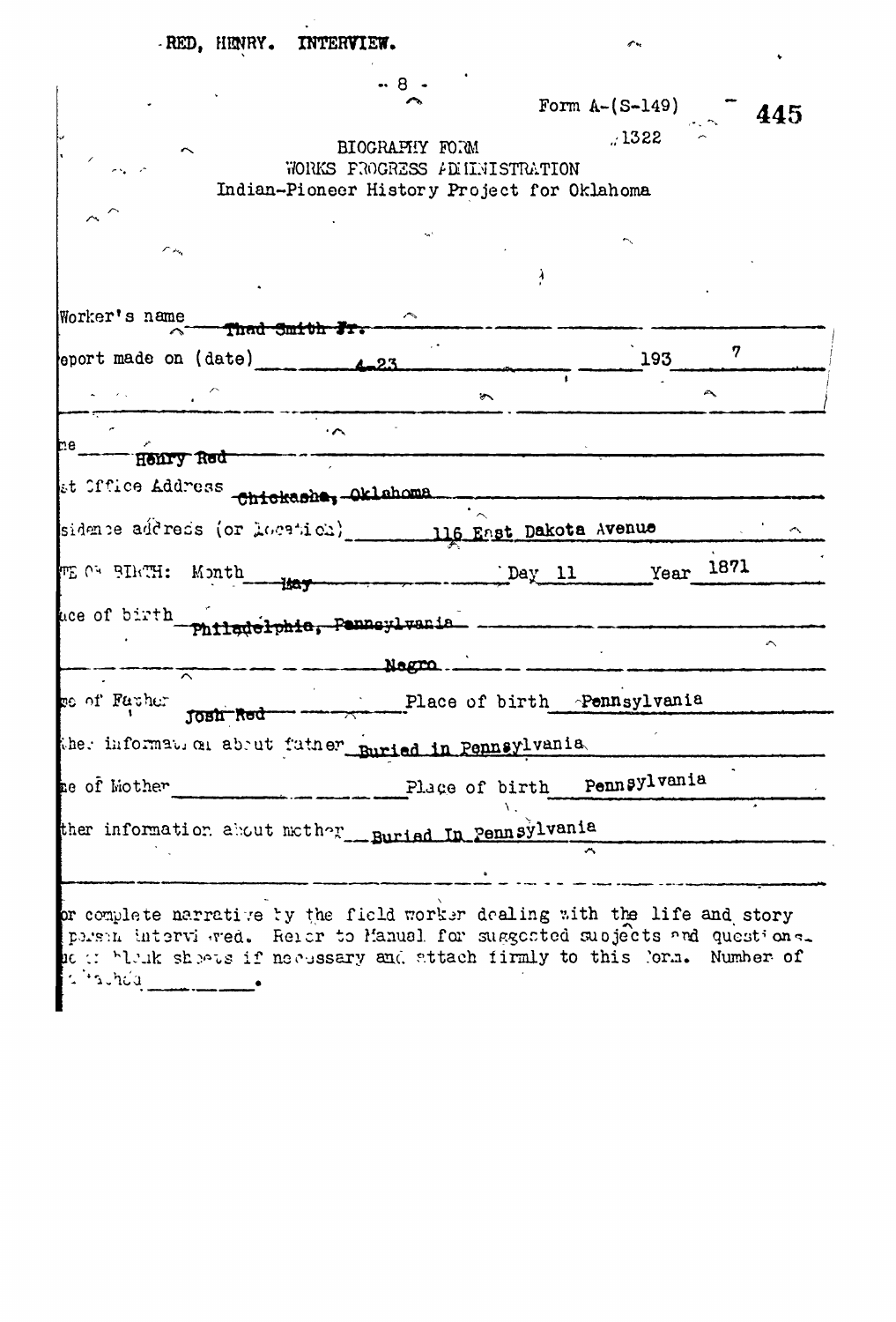44C

INTERVIEW WITH HENRY (ED) Chickasha, Oklahoma Thad Smith ffr., Interviewer

I came to Oklahoma by myself the yenr 1881, being twelve years old. I landed in Ardmore and walked from there to Wenette, not very far away.

J had come from Philadelphia, Pennsylvania, =ith a white man that was a horse doctor. While we were in Texar the doctor died, and I got his medicine and tools and when I got to wanette I commenced doctoring horses. I was big for my age and got along very well.

About two years later, I started singing and preach-' ing the Baptist faith. At that time I was avery good singer, and I think a good preacher.

There were not very many colored people in that  $\bullet$ country then, and we did not have a regular church but country then, and we did not hove a regular church but  $\epsilon$ every Sunda; we would decide where we would meet the next Sunday.

There were a good many Indians near Wanette at The results of the control of the pool of the pool of the pool of the pool of the pool of the pool of the pool that time, and a good many white people drove oxen to their wagons.

The supplies for Wanette were freighted from Purcell and Ardmore, but mostly mules, and a few horses were cell and. Ardmore, but" mostly mules, and a few nurses were used to pull the freight wagons.

used to pull the freight" wagons.